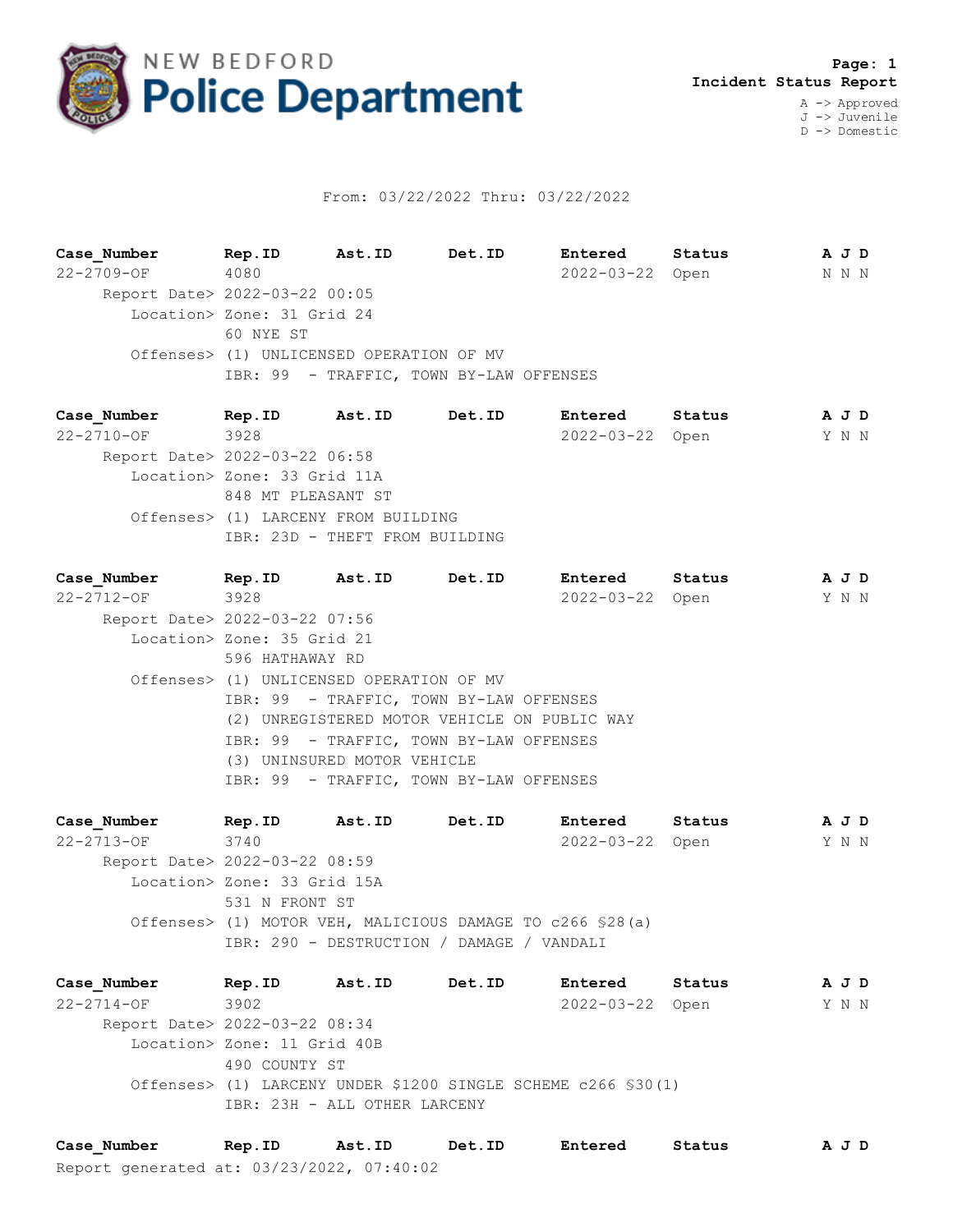

 **Page: 2 Incident Status Report**

> A -> Approved J -> Juvenile D -> Domestic

22-2715-OF 3979 2022-03-22 Open Y N N Report Date> 2022-03-22 09:20 Location> Zone: 12 Grid 43B 419 COURT ST Offenses> (1) LARCENY OVER \$1200 c266 §30(1) IBR: 23H - ALL OTHER LARCENY

**Case\_Number Rep.ID Ast.ID Det.ID Entered Status A J D** 22-2717-OF 4131 2022-03-22 Open Y N N Report Date> 2022-03-22 10:24 Location> Zone: 14 Grid 27C 373 SUMMER ST Offenses> (1) FRAUD/CHEAT, GROSS IBR: 26A - FALSE PRETENSES / SWINDLE / CO

**Case\_Number Rep.ID Ast.ID Det.ID Entered Status A J D** 22-2718-OF 4068 2022-03-22 Open Y N N Report Date> 2022-03-22 10:03 Location> Zone: 32 Grid 23 19 BANNISTER ST Offenses> (1) MOTOR VEH, MALICIOUS DAMAGE TO c266 §28(a) IBR: 290 - DESTRUCTION / DAMAGE / VANDALI

**Case\_Number Rep.ID Ast.ID Det.ID Entered Status A J D** 22-2719-OF 3967 2022-03-22 Open Y N N Report Date> 2022-03-22 11:11 Location> Zone: 36 Grid 10 276 JARRY ST Offenses> (1) UNREGISTERED MOTOR VEHICLE ON PUBLIC WAY IBR: 99 - TRAFFIC, TOWN BY-LAW OFFENSES (2) UNINSURED MOTOR VEHICLE IBR: 99 - TRAFFIC, TOWN BY-LAW OFFENSES

**Case\_Number Rep.ID Ast.ID Det.ID Entered Status A J D** 22-2727-OF 3875 2022-03-22 Open N N N Report Date> 2022-03-22 13:23 Location> Zone: 31 Grid 18 128 PHILLIPS AVE Offenses> (1) LARCENY FROM BUILDING IBR: 23D - THEFT FROM BUILDING

**Case\_Number Rep.ID Ast.ID Det.ID Entered Status A J D** 22-2733-OF 4078 4100 2022-03-22 Open Y N N Report Date> 2022-03-22 17:01 Location> Zone: 22 Grid 55C 6 SEARS ST Offenses> (1) ASSAULT & BATTERY IBR: 13B - SIMPLE ASSAULT